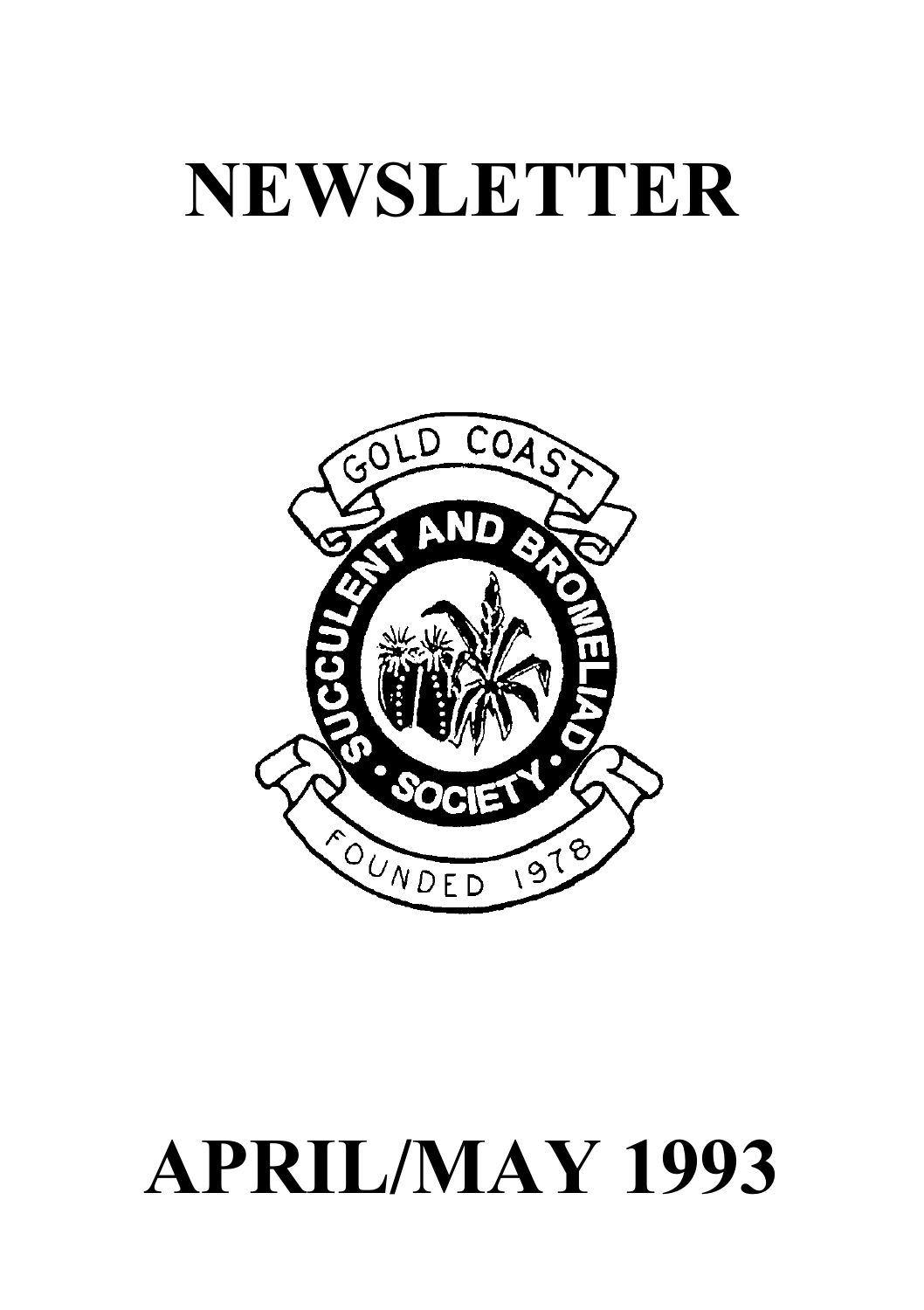#### **THE GOLD COAST SUCCULENT AND BROMELIAD SOCIETY**

| <b>PRESIDENT</b><br><b>IMMEDIATE PAST PRESIDENT</b><br><b>VICE PRESIDENT</b><br><b>SECRETARY</b><br><b>TREASURER</b><br><b>EDITOR</b><br>PLANT SUB-COMMITTEE | Mary Nicholson<br>Olwen Ferris<br>Graham Besgrove<br>Genny Vaukonen<br><b>Jum Daniels</b><br><b>Wendy Besgrove</b><br>Olwen Ferris<br>John Catlan<br>Graham Besgrove<br>Terry Vogt<br>John and Pat Carpenter | 72 0993<br>77 1904<br>800 5431<br>46 1401<br>77 1469 |  |
|--------------------------------------------------------------------------------------------------------------------------------------------------------------|--------------------------------------------------------------------------------------------------------------------------------------------------------------------------------------------------------------|------------------------------------------------------|--|
| PLANT SALES SUPERVISOR<br><b>LIBRARIAN</b><br><b>CATERING SUPERVISOR</b><br><b>RAFFLES SUPERVISOR</b>                                                        | Doug Reilly<br>John Catlan<br>Irene Small<br>Roy Wenzel                                                                                                                                                      |                                                      |  |

# **MEETING DATES AND VENUE**

Our meetings are always held at the Red Cross Rooms, 11th Avenue, Palm Beach on the second Saturday of each month starting at 1.30 pm.

# **DATES FOR YOUR DIARY**

#### **MAY**

8 Talk by Phyllis Hobbs on growing bromeliads

#### **JUNE**

- 5 & 6 Rotary Landscape and Garden Fair<br>12 Our regular meeting at the Red
	- 12 Our regular meeting at the Red Cross Rooms, Palm Beach

#### **JULY**

- 10 Committee Meeting at 12.30 pm<br>10 Our regular meeting at the Re
- 10 Our regular meeting at the Red Cross Rooms, Palm Beach

# **AUGUST**

14 Our regular meeting at the Red Cross Rooms, Palm Beach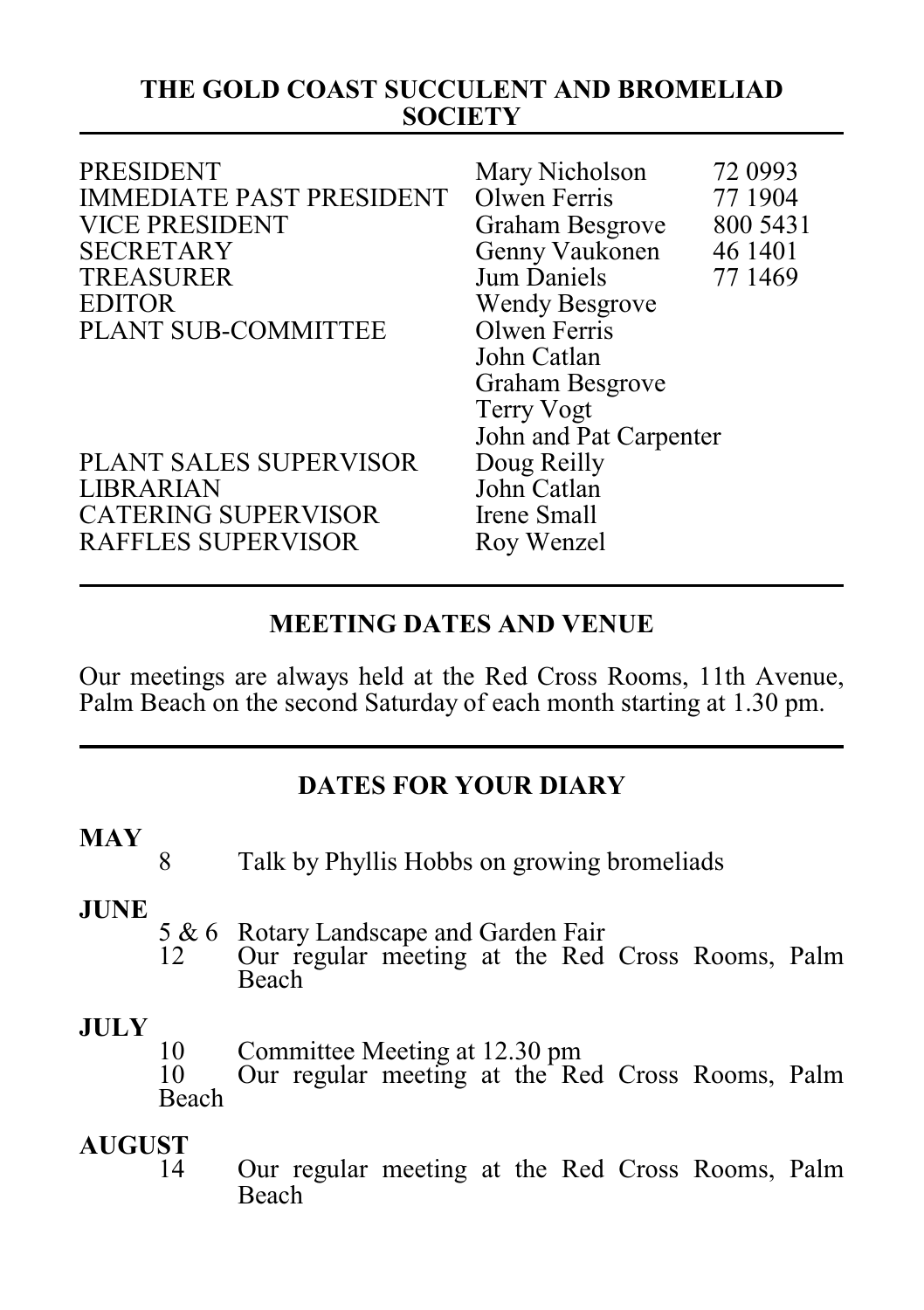# **DISCLAIMER**

Opinions expressed in the Newsletter are the contributor's own and are not necessarily those of the Committee or the Gold Coast Succulent and Bromeliad Society.

# **PRESIDENT'S REPORT**

Our March meeting was attended by 26 members. The Lucky Door Prize was won by Jeanette Henwood. A good time was had by all who attended and there were several hundred plants on offer for our first Cent Auction.

Roy, our hard-working Raffle Supervisor, was kept very busy which makes him a happy man and our society funds richer. We are endeavouring to build up our Library and the proceeds from this Cent Auction will be going to this project.

With the growth of our Society it has become necessary for someone to take control of the Sales Tables at our meetings. Doug Reilly has been approached to take on the position and he has accepted. Thank you, Doug. Our thanks also goes to Bey for standing in as our Secretary again as Genny was doing shift work.

We were invited to Mullumbimby for a Field Day on 24 April. We will have a report on that day in the next newsletter.

The Cent Auction was the idea of John Catlan and most of the plants were supplied by him and Genny. Our next Cent Auction will be held on 12 June. Please help by supplying plants so that we can keep up the good work started at our March meeting. The plants do not have to be bromeliads or succulents. The bromeliads do not have to be potted up as many of us have our own special mixes anyway. Please have a name on them if known - on a tag firmly tucked between the leaves or written on an outside leaf with a marking pen.

Our later Cent Auction will be held on 11 September. We will still have our Lucky Door Prize and Special Raffle on those days as well.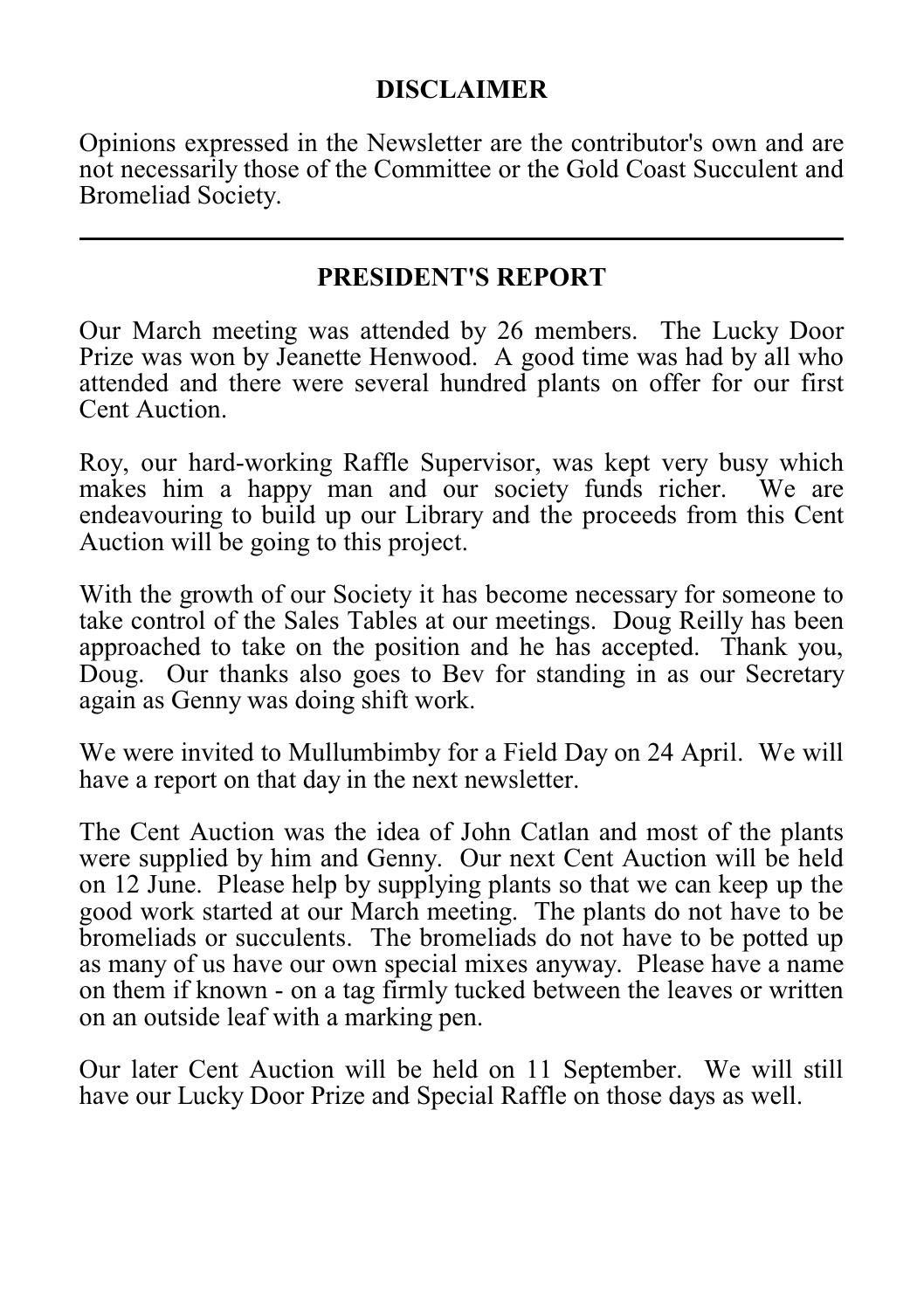# **PRESIDENT'S REPORT (Cont)**

Some of the plants at Show and Tell were:

*Vriesea philippocoburgii, rodigasiana, saundersii Guzmania* Grapeade, *petula* Hoya in hanging basket winding around a carnation trainer *Neoregelia* Fireball, Burbank, Prince of Darkness, *red concentrica, olens hybrid, olens Dyckia brevifolia Aechmea woronowii, fasciata albo-marginata, purpurea variegata,* Shining Light *Cryptanthus* Cascade *Tillandsia ionantha, tectorum,* Nashville

# **DISPLAY**

Rotary Landscape and Garden Fair is to be held at Carrara on 5 and 6 June. We will be having a display and selling plants there. Please prepare your plants now. There will be a 20% commission on sales, so price your plants with this in mind. As the display is over two days, would you let me know if and what time you can help man the display.

Mary

# **PLANT SALES**

You can bring in your excess plants for sale at our meetings. They must be healthy plants and be named, if possible. They can be any king of plant, not just succulents and bromeliads. There is a 10% commission to the Society on all sales.

Please see that you have a tag with your name and the price of the plant attached to each pot. The tags are available through the Society now. Make use of them and make Doug's work easier for him.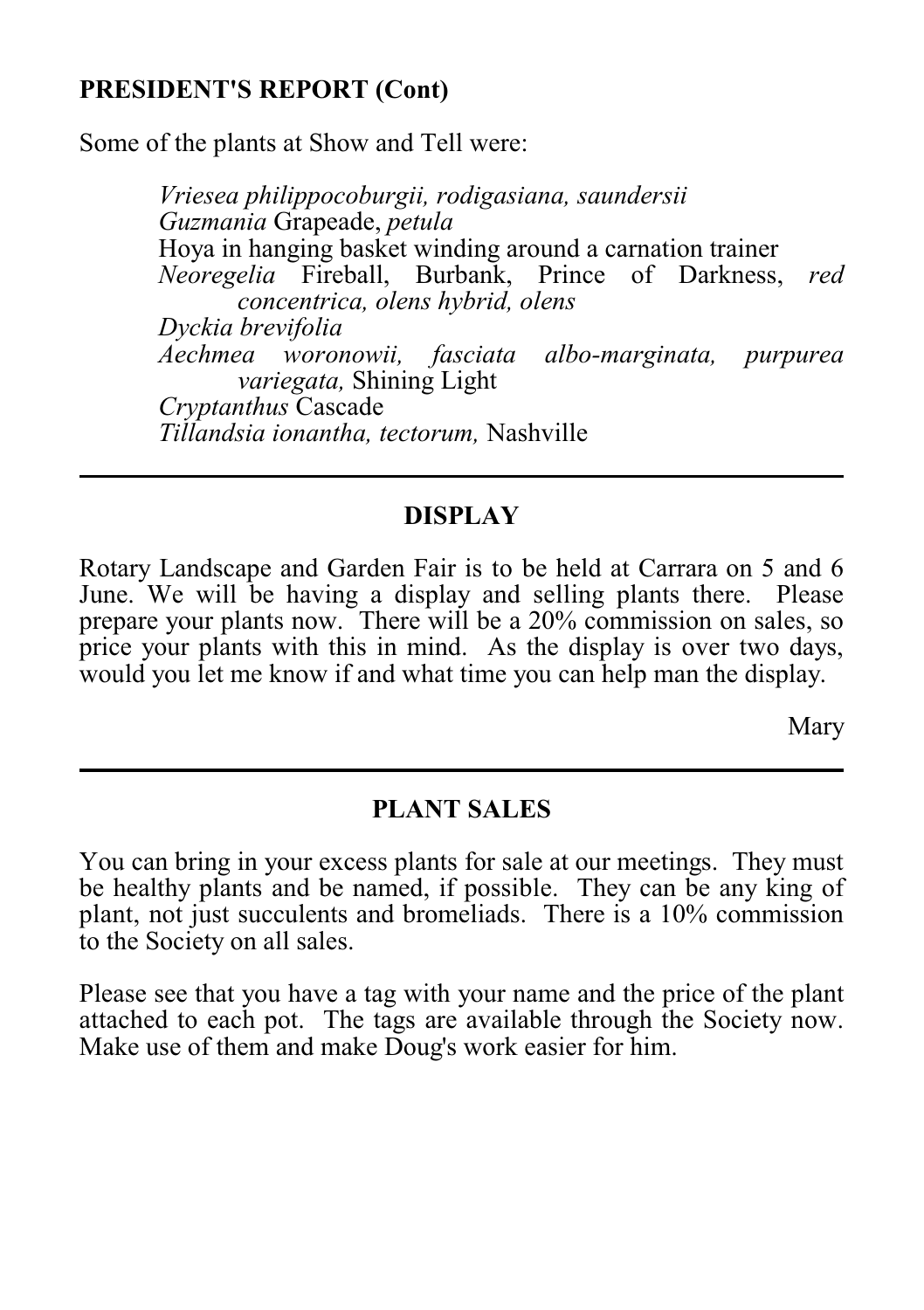# **FRAGRANT TILLANDSIAS: TWO EXAMPLES**

Mulford Foster wrote about fragrant tillandsias in the *Bulletin* for January-February 1956 and mentioned half a dozen species but gave special praise to Spanish moss. Dr Richard Oeser followed in 1967 with another such article and mentioned the same species but added *Tillandsia myosura* "group" and noted that *T. crocata* has "almost orange coloured flowers". Mr Foster called them "yellow". It would be useful to have a more recent list and discussion of these pleasant plants and we are working on one.

World Bromeliad Conferences are interesting events for many reasons. There are opportunities offered and opportunities taken. The observer who is not dashing around gets to see and compare people, speakers, events, and particularly to observe how the commercial dealers present their plants. One of the unexpected displays at the recent conference was a table full of fragrant *Tillandsia* species, an almost irresistible collection. The problem was to remember what one already had or which of several had survived. We bought five species with Jerry's smiling advice, have mounted some on cork and have others standing in clay pots waiting for the spirit to move. Other conferees seemed to have no difficulty in selecting plants. They bought anything and everything: high altitude, low altitude, desert, tropic, they all went. Back to the fragrance.

In the May 1992 Bromeliad Newsletter of the Bromeliad Society of New South Wales there are two short items about fragrant tillandsias: *T. diaguitensis* and *T. richenbachii*. Paul Isley's book *Tillandsia* includes both photographs and discussions of these species. Now, is the time to review the home conditions of these plants and to consider their preferences. The following material is somewhat condensed from the original and where there are differences the Isley notes are preferred especially when one opinion says dry and the other says humid. They may both be right.

*Tillandsia diaguitensis*. Alberto Castellanos, one of our honorary trustees, described this plant in 1929. This somewhat slowgrowing species is named for the peublo Diaguitas, Argentina. It is a rock-grower found at 200-1600 metres above sea level in a temperate climate. It is a hardy plant with long, stiff stems of 12-25 cm (you must get acquainted with metric). When mounted, no matter in what direction, the plant will grow toward the light source. It likes bright light. Isley says that the white and fragrant flowers will develop only when given substantial humidity.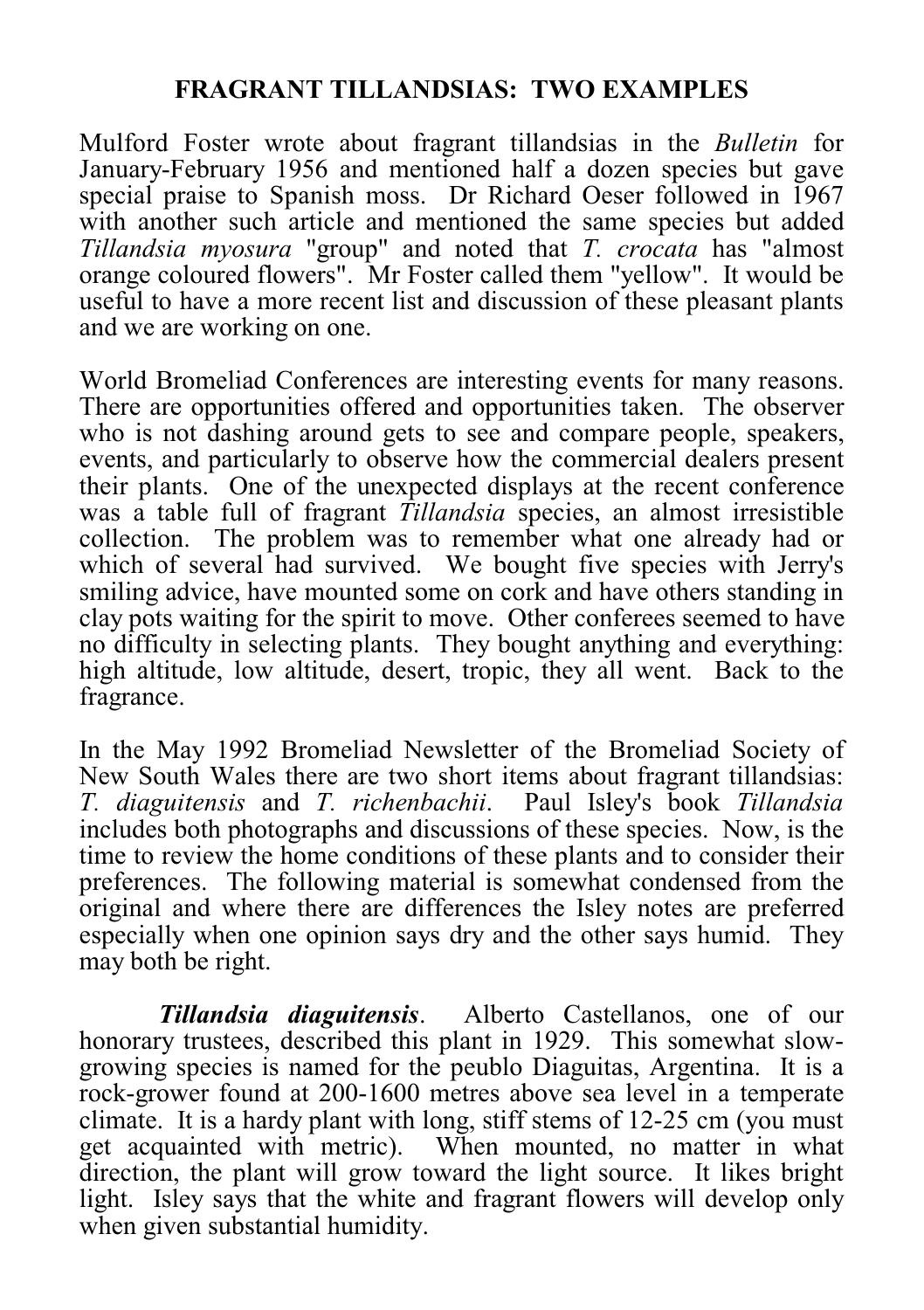*Tillandsia reichenbachii*. J.G. Baker described this species and name it for the German botanist Reichenbach, a prolific 19th century orchid taxonomist who is not otherwise identified. This is another native of northern Argentina, and also of Bolivia. It is an epiphyte found at 200-2,000 meters growing on acacias or other bushes in company with *T. myosura* in wooded areas. It is like *T. duratii*, but smaller, in that its leaves grasp the branches of the host. The flower consists of three, pale violet petals with white centres. The inflorescence is upright and after flowering an offset forms beside the inflorescence gradually pushing it aside and taking over. The offset appears difficult to divide from the parent and Vic Prezetocki (who wrote the culture note) says he hasn't tried for fear of damaging the plant. It is a hardy plant that grows well under average conditions of bright light, frequent watering and consistent fertilisation during the growing season. Vic says that it should be allowed to dry out between watering.

*We acknowledge with gratitude this information from the Bromeliad Society of West Australia, the Bromeliad Society of New South Wales, and P.T. Isley's book cited above.*--TUL

> *Reprinted from* Journal of the Bromeliad Society *Bromeliad Society, Inc, November-December 1992*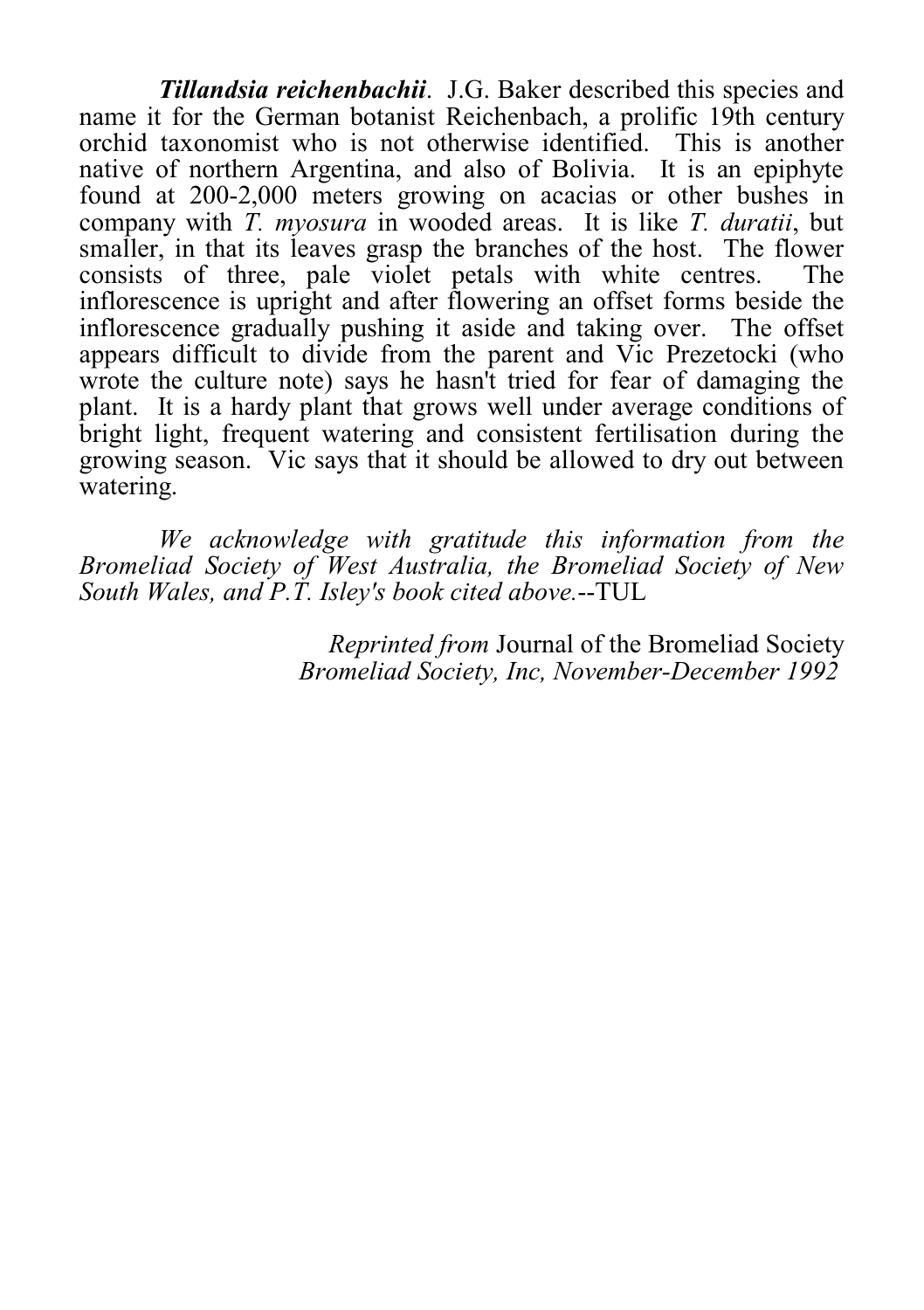# **GROWING CRYPTANTHUS**

By Bev Collins

I thought I would write about my experience with growing Cryptanthus. Now I have always had a fascination with plants but they have always beaten me.

They don't like winter and everyone says "don't water over the top", but being the stubborn person that I am, I kept trying. Well I am finally winning the battle.

We built a bench in one area of a bush house on the western side. John was offered a lot of pots from a Nursery that was being torn down and among those pots were a lot of low wide pots that had been used for African Violets each Mothers Day. So I decided to try these pots for the Cryptanthus. Then I put a board on the ground at the front edge under the bench and lined all the plants along the board. This was done not long before last winter.

They have not had any special treatment. I probably broke all the rules. They were watered overhead when the Neoregelias were watered and had an occasional feed and except for one or two they thrived. For the first time, I had some very nice plants.

Now I have another problem, what do I do with all the offsets as some had six or seven at the last count and when I take those off I will get more.

So the moral of this story is: if I can do it, anyone can.

# **PHOTOGRAPH APPEAL**

If you have an additional copy of photos of your Bromeliads in bloom, why not donate them to the Society's Library.

The goal is to have a compilation of photos in albums to help with future identification of plants.

So bring in those photos, please.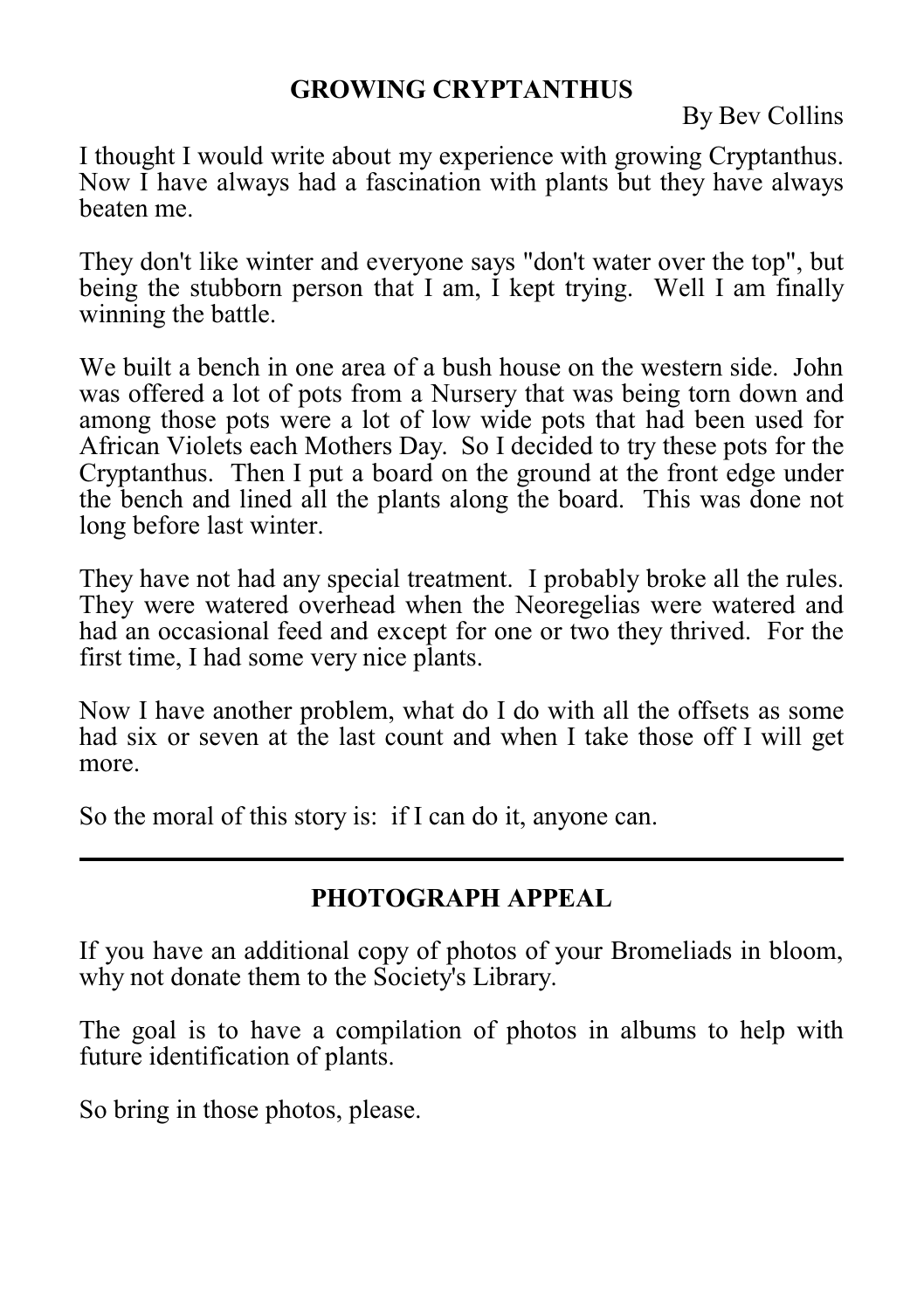# **BROMELIAD CONFERENCE VII 9-12 April 1993**

By Olwen Ferris

The Conference, held at the Robertson Gardens Motel, Brisbane, Queensland, has been a wonderful success.

One hundred and thirty delegates attended from USA, Philippines, Thailand, New Zealand, West Australia, South Australia, Victoria, New South Wales and Queensland along with speakers from the USA, Brazil and Australia.

The Gold Coast Succulent and Bromeliad Society members who attended were Genny Vaukonen, John Catlan, Rolly and Doug Reilly, Wendy and Graham Besgrove, Irene Small, Olwen Ferris, Terry Vogt and Jeanette Henwood.

Elton Leme, from Brazil, and Dennis Cathcart, from Florida, USA, gave very interesting colour slide illustrated talks on collecting plants in the wild and both have helped with some plant names.

John Higgins (Bromeliads in the Bush), Patricia Odea (Slide Show and Commentary) and Len Butt (Photographing your Bromeliads) of the Bromeliad Society of Queensland each gave talks on their respective topics and again showed many colour slides to illustrate their talks. John Catlan filled us in on his method of fertilising and inducing flowering in plants and also showed us a few slides.

The interstate speakers were Peter Tristram from Repton, NSW, with an interesting and amusing insight into bringing the plants from their habitat into cultivation. Bob Larnock, also from NSW, gave a very interesting talk on some of his hybrids.

On Saturday night, there was an official banquet where we had the opportunity to get better acquainted with fellow collectors and enthusiasts. During the banquet, a Rare Plant Auction was held with some lively bidding for the plants offered. This was followed by an interesting talk by Dennis Cathcart on Collecting Bromeliads in Central America.

Sunday was the bus trip firstly to the Brisbane Bromeliad Centre where the Mullers showed us around their varied collection. Later we were driven to the Glasshouse Mountains and up into the hills. We had lunch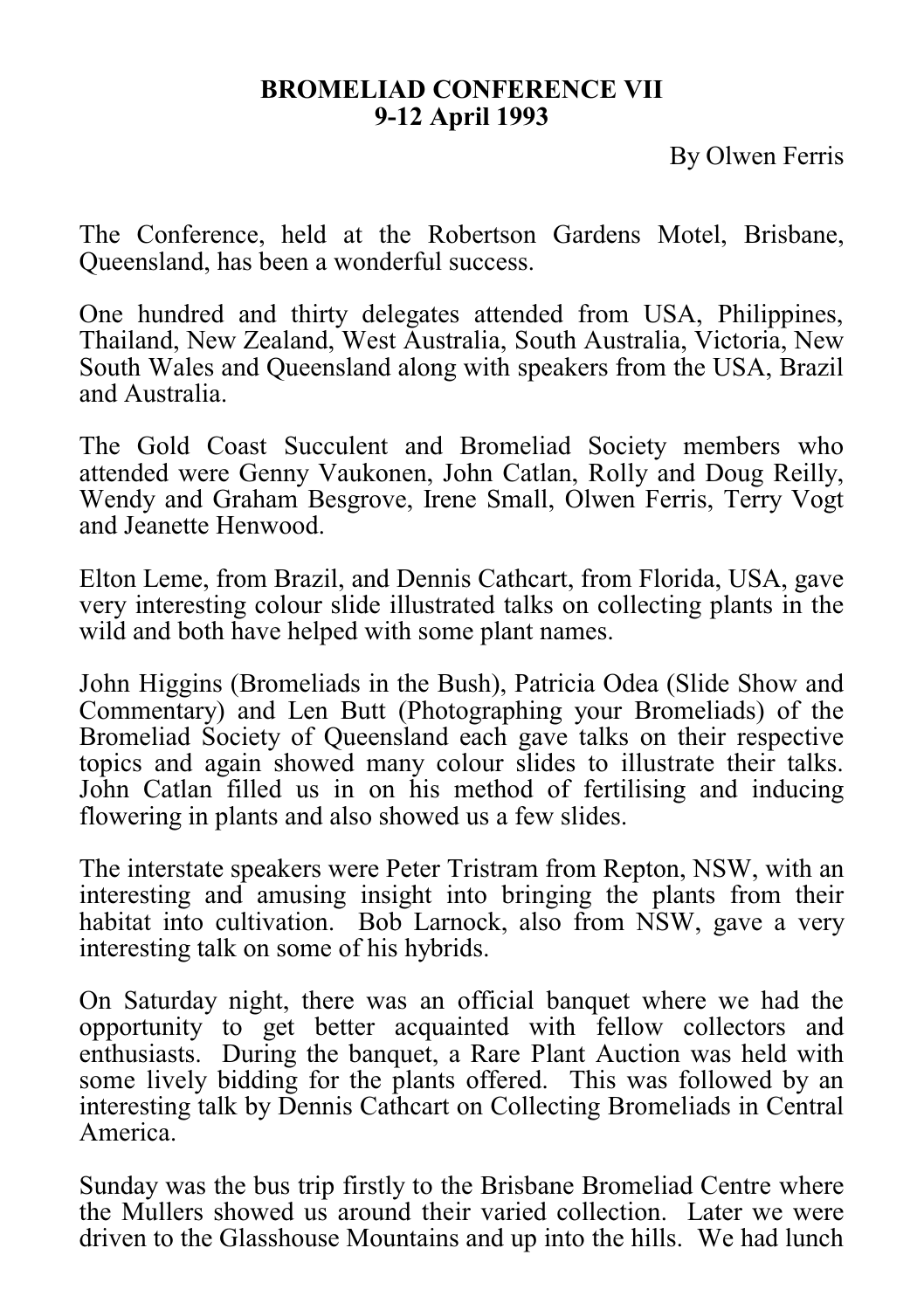at Maleny and then continued on to Grace Goodes. What a feast for our eyes and bargains to be picked up in the For Sale section. Dinner was held at the Big Pineapple and we arrived back at our Motel at about 9.00 pm.

At the end of the Conference, Len Trevor, President of the Bromeliad Society of Queensland officially closed the Conference and handed the Attendance Book, along with a cheque, to Len Colgan of the Bromeliad Society of South Australia as they will be organising Bromeliads VIII.

## **!! AMBUSHED !!**

Life membership of a society, association, etc is usually bestowed on only a few for exceptional service, dedication and so on. Therefore, Evelyn and I were very surprised and greatly honoured to have received ours. Although we both feel that we have not yet begun to reach that station, so in the future years we will both endeavour to do so in our Society and elsewhere.

> With all respect Rolly and Evelyn Reilly

#### **WELCOME**

A big welcome to some new members:

Peter Ludswici **Jeanette Henwood**<br>
Dawn and Hank Roosen Phyllis King Dawn and Hank Roosen Diana Lobb

# **SUBSCRIPTIONS**

Subscriptions are due in October of each year. If you require postage of your newsletters, please forward 11 (eleven) current-price stamps.

> Family - \$6.00 Single - \$4.00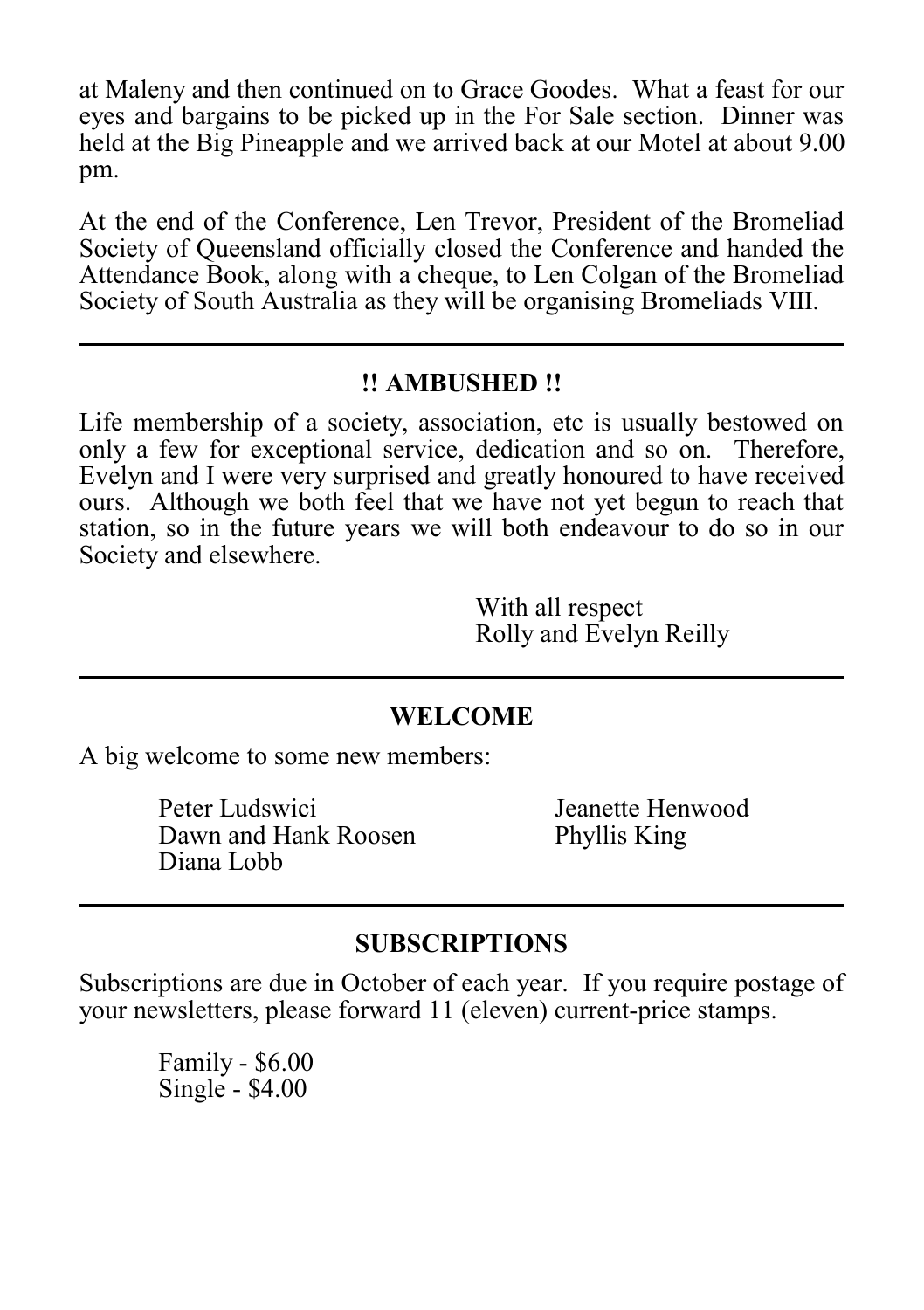# **LIBRARY BOOKS**

Library books are available on loan for one (1) month only. Please return them so someone else can take the book out.

We are trying to build up our Library. The money raised by a cent auction in March will be of great use for this purpose. John is trying to get the old magazines together in folders as many of you are asking about them. They will soon be in the Library for your use.



# **IN THE NEWSPAPERS**

Our lively 79 year old Cath was seen hopping around in her bunny suit bringing smiles from her Happy Group.

In the same paper, new member, Phyllis King, won a pennant at her garden club for her wonderful display of mixed produce.

# **ORDINARY RAFFLE**

This is one way of making money for the Society. It is up to all of us to help by bringing in some plant/s when we have extra ones. It doesn't have to be a bromeliad, just something you would like to win yourself. Let us see if we can make this one good continuous raffle.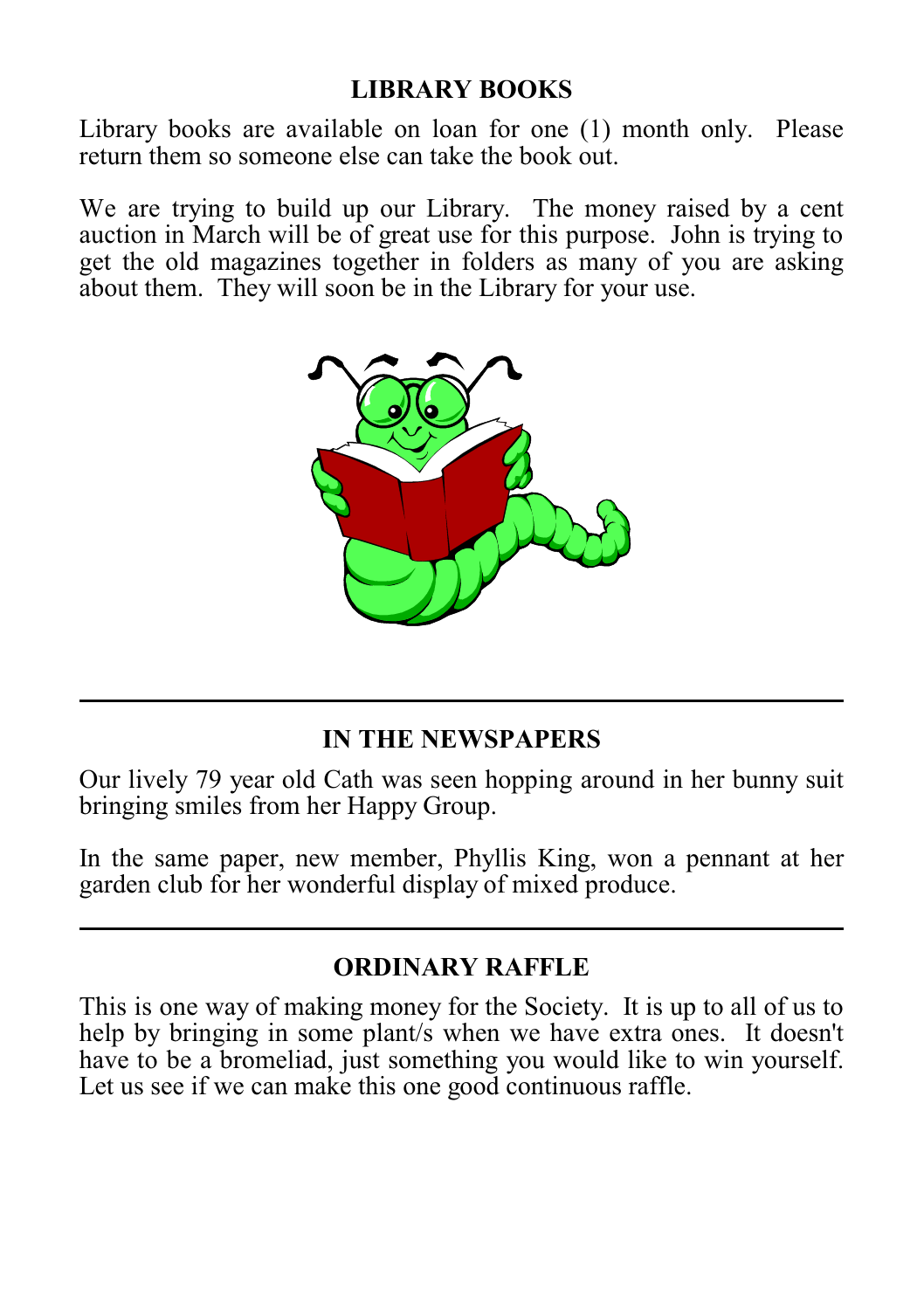# **THE UNSEEN ROLE PLAYED BY THE JUNGLE ANT** Jack Percival

Of considerable interest to the plant scientist and hobbyist is the role the forest ant plays on the jungle floor as well as in the canopy high above in the tropical trees. While this relatively unnoticed creature has numerous interesting functions in the forest, we here in this short space shall restrict our observations and comments to the curious relationship of the ant and several bromeliads. As a postscript, the author will describe his Latin American experience in actually witnessing the ant and its explosively violent defence of the ant Acacia tree. The tropical ant has two small groups of collaborating bromeliads: one, a cluster consisting of several tillandsias, and the other, a few aechmeas.

The ant chews a small opening in the bulbous base of the tillandsia and moves in the chamber conveniently ample for storing food, resting, breeding, and raising young. It does not harm to the tissue of its host. Common it is to observe more than one kind of ant occupying the plant, each living in harmony but in separate sections. Also of benefit to the ant are the protection from predators the hardy tillandsia tissue structure furnishes, and the dry shelter from the severe rain storms, moisture and cold temperatures. On the other hand, the ant, in return for these benefits, not only provides nutritional supplements (from excrement of the colony and minerals from decayed insect victims) to the tillandsia but also furnishes physical protection from plant-eating insects such as the caterpillar, the worm, and the beetle. This is truly a partnership to excite the curiosity.

In the case of a few aechmeas such as *Aechmea mertensii* and *A. brevicollis*, it appears that they frequent the site of the ant nest in the ground floor of the forest and in the high canopy. One possible explanation for this rather odd teaming-up of a few select aechmeas and the ant-nest inhabitant is the fact that ants collect seeds of these aechmeas and carry them to their nest with the result that some of these seeds are not actually eaten by the ant but later germinate sending their roots deep into the nest securing permanent residency of the aechmea. In this co-operative setting, the bromeliad consumes nutrition from the nest and the ant benefits by having the large plant and its roots as a protective cover for its nest. This is a curious episode of the mysterious jungle and is unseen by the casual observer.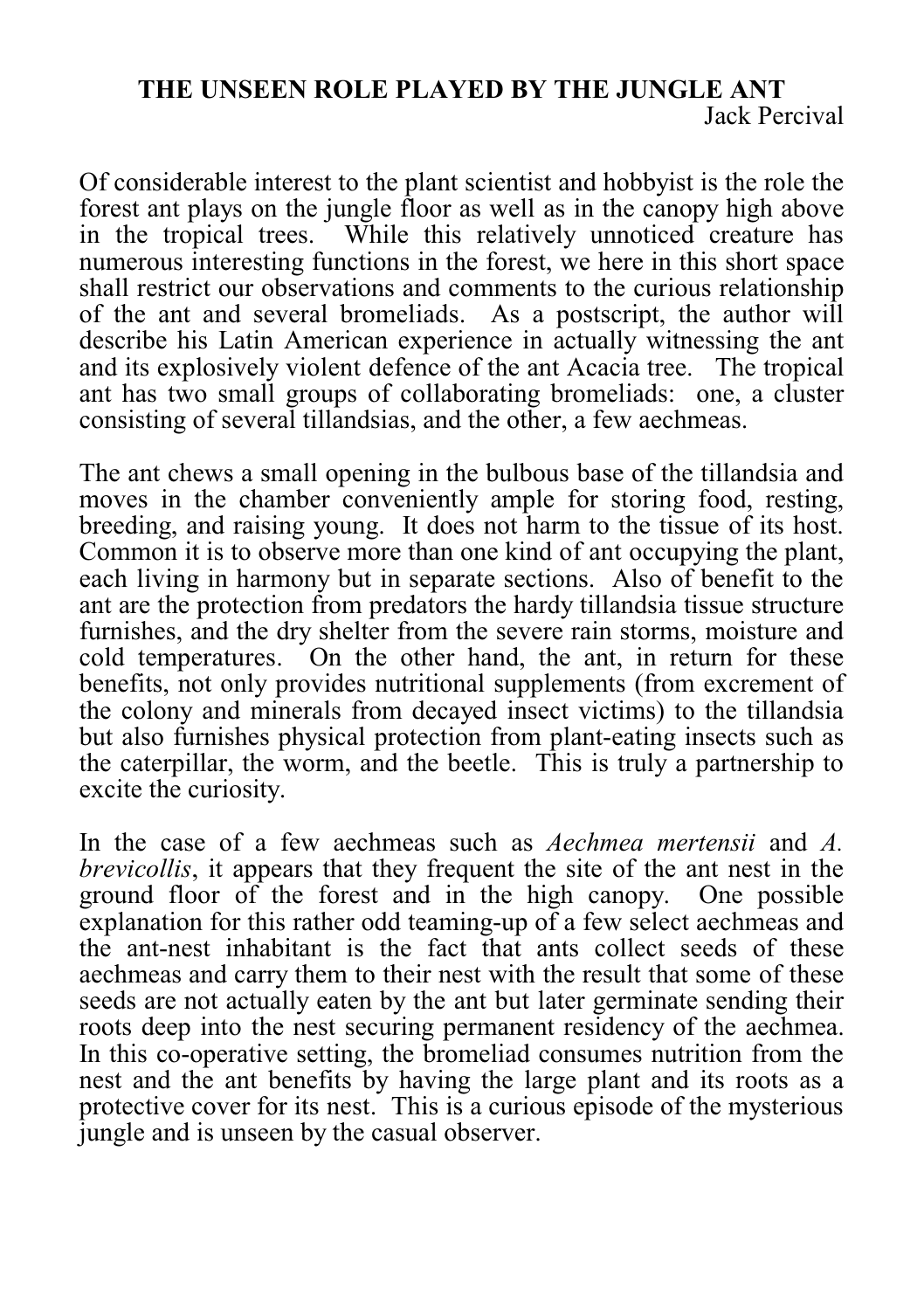In the jungles of Costa Rica, the author actually witnessed another remarkable event of plant-ant united effort between a diminuative ant and the typical Ant Acacia tree. The very tiny ant bores a hole in the base of the acacia's sharp thorn on the branches and moves in as a permanent guest. The branches are literally covered with these menacing spikes. The ant is drawn to the acacia to feed upon a nutritional fluid the tree provides. In return for this favour, the ant assumes the role of a permanent guardian and is very efficient in its performance as such. If a branch is every so lightly touched or disturbed, the guardian ants burst forth from the thorns by the thousands and with the shocking speed of lightning literally cover a hand or leg and inflict devastating pain to the intruder. They not only have a stinging bite but they cling to the skin. If a growing vine approaches the tree or if a seedling sprouts nearby, the ants attack savagely and devour the culprit. All vegetation is eliminated from the area surrounding the tree thus assuring it good air circulation, adequate light and sunshine. It is a common sight to observe an acacia tree in the thick forest residing all by itself in a small clearing with no trace of vegetation nearby. This acacia oddity and the rarity of the plant-ant mutual co-operation are pictures of nature at its fascinating best.

> *Reprinted from* Journal of the Bromeliad Society *Bromeliad Society Inc, July-August 1990*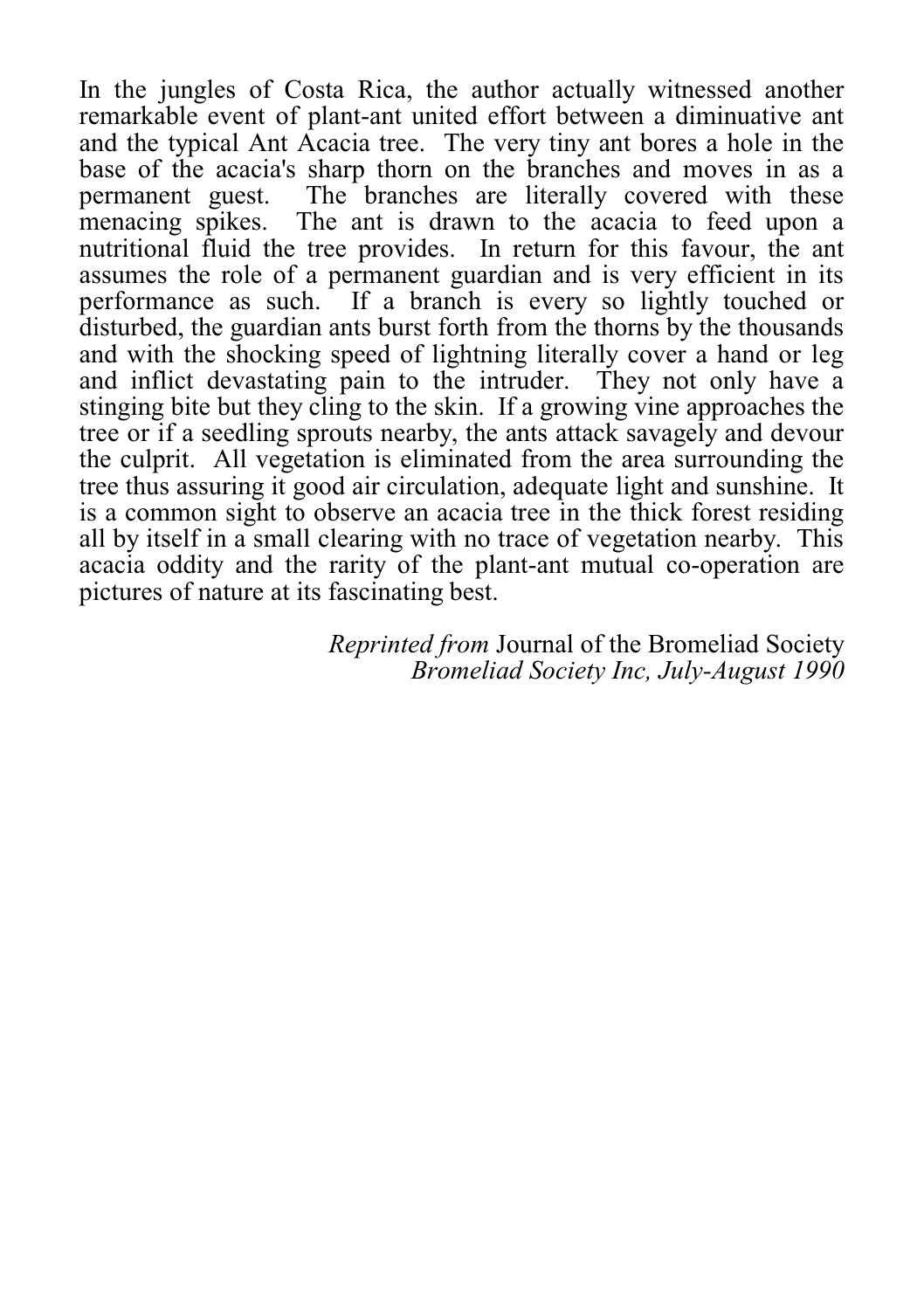# **PLANT ROSTER**

We are now operating a roster to share the responsibility of bringing in plants for the Lucky Door Prize and the Special Raffle. If anyone other than the people rostered for that month would like to donate a plant, please feel free to do so.



The plants do not have to be succulents or bromeliads.

#### **JUNE**

| Lucky Door Prize: | Cath Chumbley |                                 |
|-------------------|---------------|---------------------------------|
| Special Raffle:   | McLauchlan    | Roy Wenzel, Nez Pearce, Noelene |

## **JULY**

Lucky Door Prize: Graham Besgrove<br>Special Raffle: Pat Carpenter, Eve Pat Carpenter, Evelyn Reilly, Bev Collins

If you are unable to attend the meeting, either get the plant to someone to take it in for you or swap with someone else.

# **!! CONGRATULATIONS !!**

Congratulations to new Grandparents. Grandsons to Bev and John Collins, and Athol and Mary Nicholson.

Belated Wedding Anniversary for Wendy and Graham.

Happy Birthday to Graham who is having a birthday on 10 June.

If you would like to have a birthday message put in the Newsletter, please just let us know. You don't have to tell us the year. This is your newsletter, make use of it.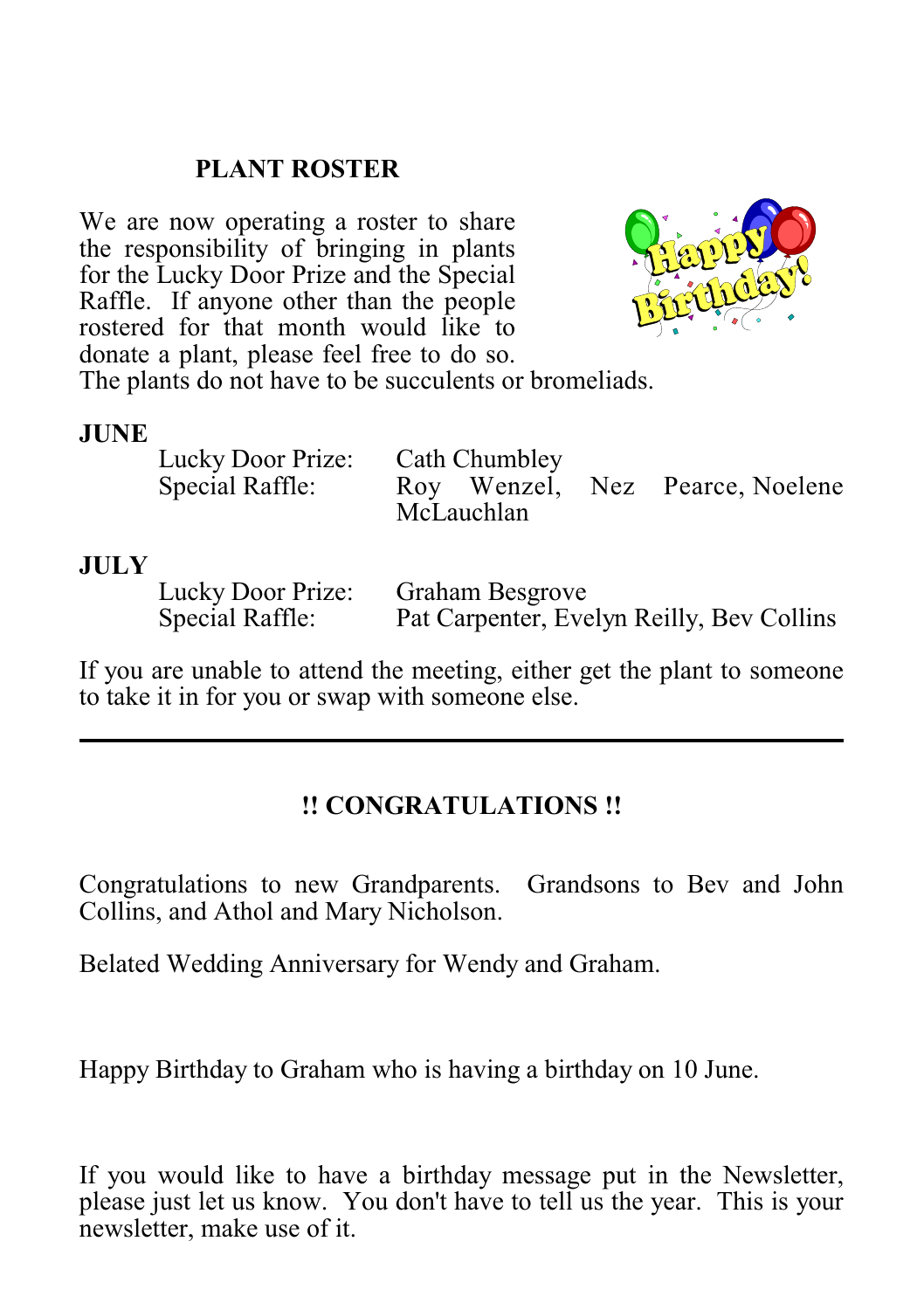# **THOUGHT FOR THE MONTH**

*The absence of flaw in beauty*

*is itself a flaw.*

*Henry Havelock Ellis*

# **TRAVEL BUG**

Irene, our Catering Supervisor is off to the Red Centre. Lucky girl!

Mack and Audrey McAlister are just back from Norfolk Island and have gone off to the family for a holiday to recover.

Graham and Wendy are heading of to Sydney again to help at the Autumn Show held by the Bromeliad Society of Australia. It won't be all work, because they'll be buying some more plants, of course.

# **WANTED URGENTLY**

Could you please get pen to paper and write us a story, long or short on how you began collecting bromeliads, or your first attempt to grow bromeliads, or even the way you grow your favourite bromeliads.

There are many members who have a long distance to come to meetings so this is one way you can participate. This is your Newsletter. Let's try to make it better.

# **THE NO-PEEL PINEAPPLE**

By Olwen Ferris

A new packaging technique keeps the sliced fruit in good condition with a shelf-life of three weeks.

Twin View Farms have started the processing plant. The pineapple can mature a little longer in the field, giving a sweeter fruit, that is much easier to serve.

The first fruit is now being sold down south. It does not involve any additional preservatives or chemicals.